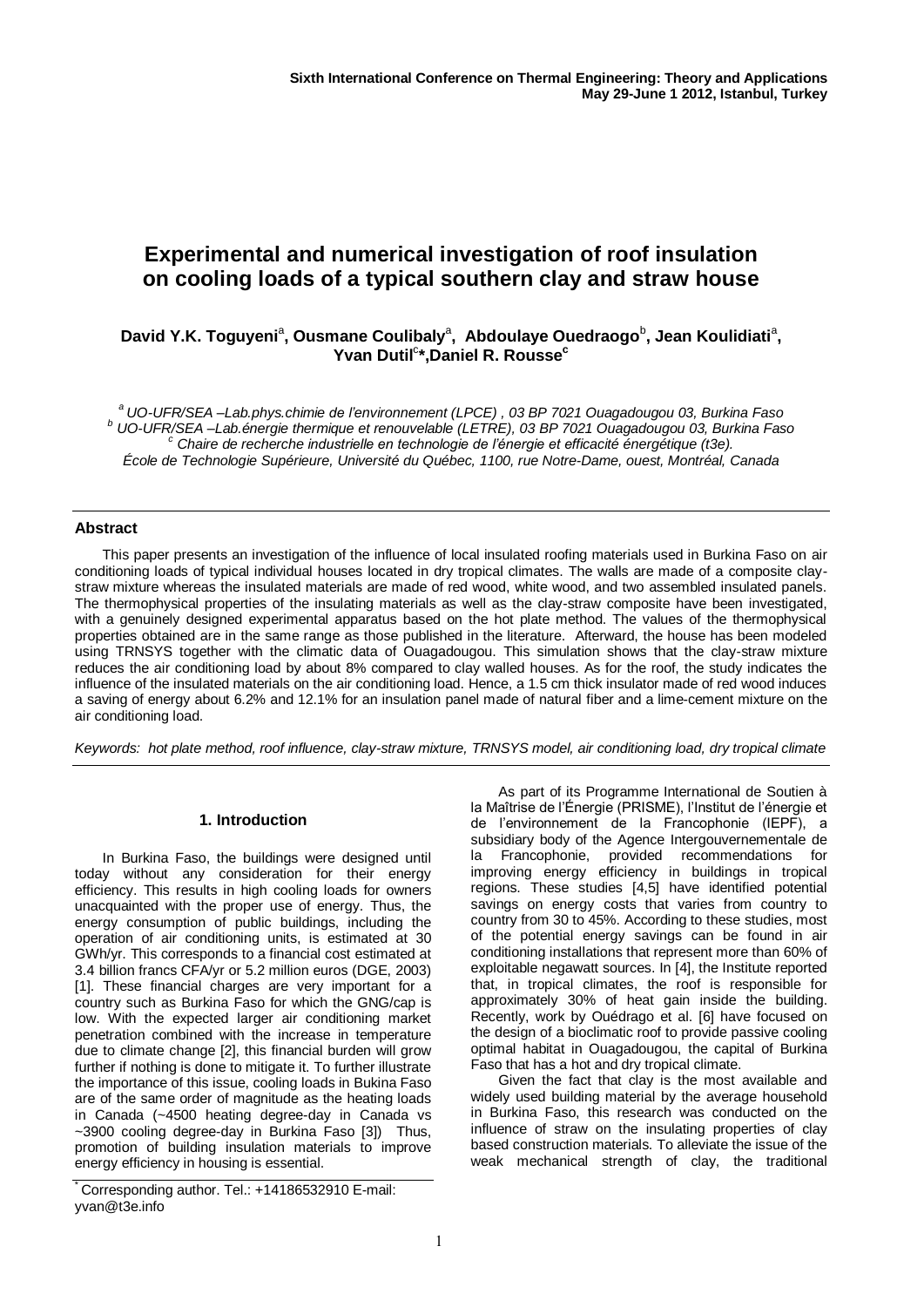technique is to make a concrete base and add slender mortar surface coatings to the wall. In addition, it should be noted that the addition of fibers, in this case straw, improves the overall mechanical properties of the clay [7-9]. It is also recognized that the clay has a high thermal inertia. It is this property that imposes the use of dynamic building simulation codes as the response time in storage lags the heat load from the environment.

In the present study, the local materials that can be used as roof insulation were also examined. These are the red wood and white wood, which are two tropical species known also respectively as Wa wa Samba (*Triplochiton scleroxylon*) and African mahogany (*Khaya ivorensis*). Two insulating panels 1 and 2 made from natural fibers of Burkina Faso (*Hibiscus sabdariffa*) and lime-cement mixtures were also considered as potential alternatives.

# **2. Characterization of samples by the method of hot plate**

Insulation material thermophysical properties were determined using the hot plate method [10]. In this method, a uniform heat flux is imposed at the interface of two samples of this symmetrical arrangement and along the extension in the direction perpendicular to the interface makes the problem one-dimensional at midheight. The samples are then treated as an infinite medium in the y-direction (height) when the ratio of length to the thickness of the heating element is greater than 20. Moreover, the side faces of the two samples are isolated such that the transfer can be considered unidirectional. The temperature response over time is measured with Jtype thermocouples. The method is reviewed in details in prior work [11].

In total six materials were tested: two wood types (white and red), two insulating panels, the clay and the straw-clay composite wall material. Note that the white wood and red are two tropical species available locally. As for the insulating panels 1 and 2, they were made by Jean Hugues Thomassin from l'École Supérieure des Ingénieurs de Poitiers from natural fibers of Burkina Faso (Hibiscus sabdariffa) and lime-cement mixtures. These materials were sent to the Laboratoire de physique et de chimie de l'environnement for their thermal characterization. It should be noted that parallel research conducted in the same laboratory allowed comparison of the thermophysical properties of the panels from alternate experimental methods and that use herein. The relative differences are in the order of 8% [12].

Table 1, reports the thermophysical properties of materials that were extracted from the measurements and determined by the method described above. These results can be compared with those of Izard [13]. However, the adopted properties of mortar coating, concrete and asphalt are taken from the literature [5].

It should be noted that the heat capacity of the clay walls has been greatly enhanced by the presence of straw. This reflects the fact that straw is strongly hydrophilic. Tests were carried out in summer when moisture levels in air are very high (RH  $\approx$  95%). In consequence, water content (with a high heat capacity) of the straw-clay composite is increased. Given the particular composition of the mixture, it is not really possible to make a direct comparison with previous studies [7-9,14]. However, the observed properties, especially thermal conductivity, are of the same order of magnitude.

| Table 1. |  | <b>Materials properties</b> |
|----------|--|-----------------------------|
|----------|--|-----------------------------|

| Material          | Thermal                                                              | Mass                 | Thermal  |
|-------------------|----------------------------------------------------------------------|----------------------|----------|
|                   | Conductivity                                                         | volumic              | capacity |
|                   | $\mathsf{I}\mathsf{W}\mathsf{m}^{\text{-}1}\,\mathsf{K}^{\text{-}1}$ | [kg/m <sup>3</sup> ] |          |
| Clay              | 2.12                                                                 | 2026                 | 658      |
| <b>Straw Clay</b> | 0.53                                                                 | 1796                 | 2202     |
| White wood        | 0.22                                                                 | 359                  | 772      |
| Red wood          | 0.31                                                                 | 595                  | 830      |
| Panel 1           | 0.20                                                                 | 386                  | 455      |
| Panel 2           | 0.13                                                                 | 349                  | 450      |

## **3. Modelling with TRNSYS 16.1**

To illustrate the impact of the inclusion of local materials in the building envelope on the cooling loads, a typical clay-straw house has been modeled in TRNSYS, based on the works of Al-Ajmi et al. [15], Annabi et al. [16], and Diez-Webster et al. [17].

#### **3.1 Building description**

The model implemented in TRNSYS 16.1 [18] is that of a standard house for residential use with a floor area of 50.02 m² with a south facing facade of 9.30 m wide by 3 m high. It is a standard one story building involving two bedrooms, a living room, and a bathroom. It was built under the project 10 000 housing units by CEntre de GEstion des CItés (CEGECI) in Ouagadougou, Burkina Faso. The building configuration is schematically depicted in Figure 1.



**Fig.1: Floor plan of the investigated building with orientation, dimensions, and surface areas.**

The walls of the building are assumed to be made of clay or clay-coated straw with a mortar coating inside and outside. The core of the wall is made of 20 cm thick clay, two mortar coatings 2.5 cm thick are added on each side of the core. A white paint is used on the inside and dark yellow paint on the outside. For aesthetics purposes, a clay coating is often used inside this type of habitat instead of concrete. That is why simulations with this type of inner coating were conducted for comparison with the interior coating made of mortar.

The floor is a 15 cm thick concrete slab. The doors are made of wood within a double steel frame. The windows are made of a single 4 mm thick glazing within a steel frame. Window conductance without the boundary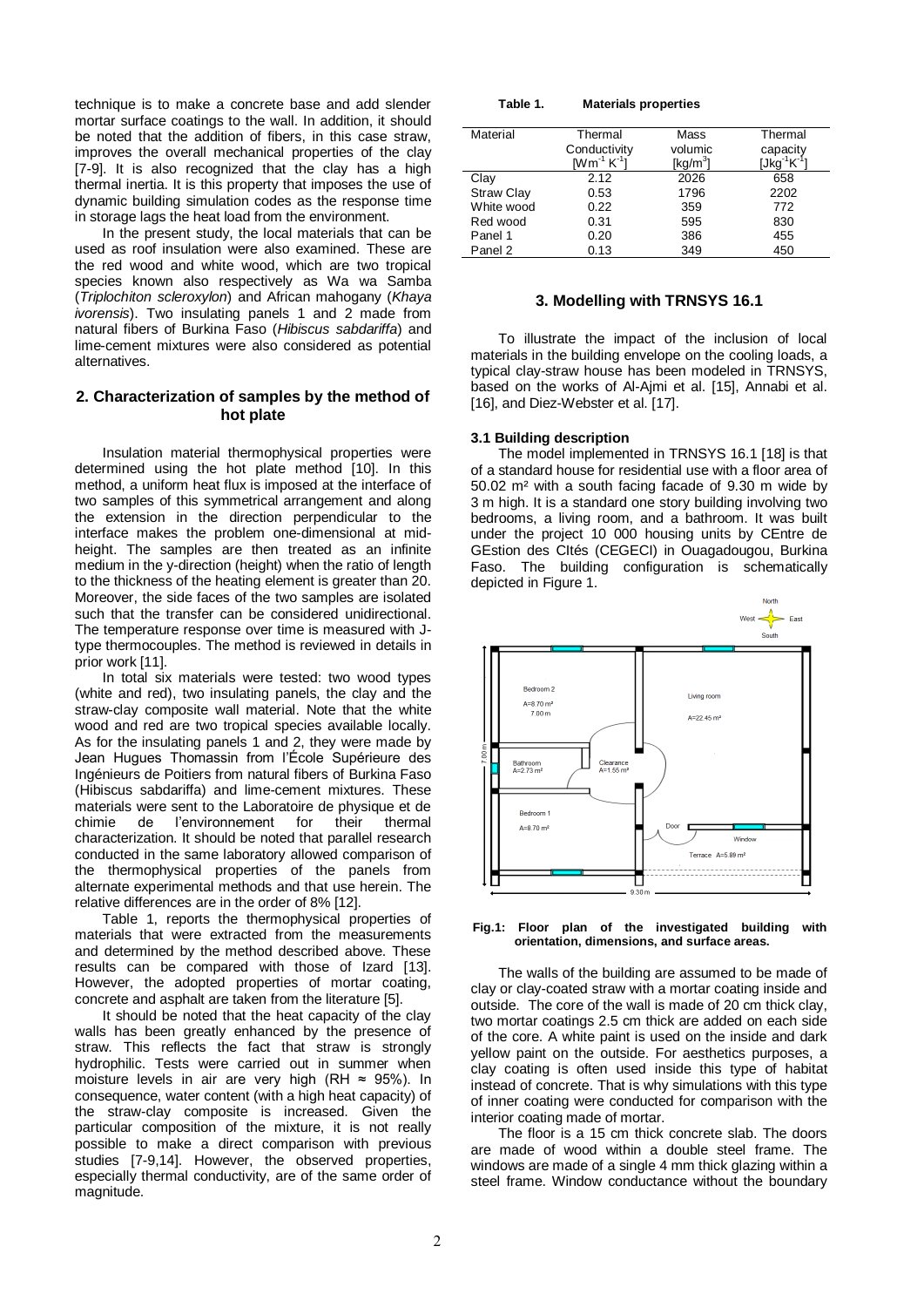layer resistance is equal to 5.7  $Wm^2K^1$  and solar heat gain coefficient is equal to 0.85. The roof concrete slab is 22 cm thick and covered with an asphalt sealing. Effects of red wood, white wood and insulation panels 1 and 2 on the cooling loads are analyzed.

This building has a considerable thermal mass which will lead to a damping of the amplitudes of internal temperature fluctuations with a phase shift of the latter compared to those from outside. This situation tends to increase the thermal comfort for the occupant, which in turn reduces the cooling needs. This situation imposes the use of a dynamic model to correctly describe the thermal behavior.

The simulations are performed over a complete year with a time step of 1 hour (0 to 8760 h) using a typical multizone building (here a Type 56 building, characteristic of buildings found in the area). To get a more refined modeling of the habitat with respect to its real use, the entire space has been divided it into six areas described in TRNSYS (that is Living room, Terrace; Clearance; Bedroom 1 and 2; Bathroom). The meteorological data METEONORM for Ouagadougou proposed in version 16.1 of TRNSYS have been used for this simulation.

#### **3.2 Internal charges and air conditioning system**

According to the bioclimatic diagram of Givoni [19], the comfort zone lies between temperatures ranging from 20 to 27 °C, but the upper limit decreases, when the relative humidity exceeds 50% down to 24 °C. Another study conducted in the Ivory Coast showed that in dry tropical climates, interior comfort conditions are obtained for a dry bulb temperature of 26.5 °C and a relative humidity of 50% [16]. Hence, here, the thermal comfort zone is consequently defined by a dry bulb temperature between 26 and 27°C and a relative humidity between 50 and 55%. This condition is then consistent with the study of Givoni [19].

For the purpose of simulations, the air conditioner is assumed to be turned on when the indoor temperature rises above 26°C with a relative humidity of 50%. Ventilation and infiltration are set at one volume per hour. Due to their compact nature, the walls are naturally airtight. Scenarios for weekdays and weekend uses for the bedrooms and living room have been created. The number of occupants is four in the living room and two in each bedroom. For lighting, a fluorescent lamp whose power is 8 W is used in each room [5]. The living room holds a television (60 W) and a refrigerator (70 W) with a duty cycle of 100% and a DVD player (150 W) with load factor of 40% [5]. Cooking does not bring additional charges as it is normally done outdoors. These are standard figures for such a unit in Ouagadougou.

#### **4.Simulation results and discussion**

Figure 2 compares the monthly thermal load of the clay wall to a wall made with a clay-straw composite both involving a non insulated roof. It presents the total heat load on the building in kWh with respect to the time of the year (here in months). As expected, the wall of claystraw induces less energy consumption than the wall made entirely of clay; the relative difference being 7% over the year. Moreover, this difference is larger for the warmer months, March to June (see Fig. 5), which will impact the peak power consumption. This might allow using a smaller cooling system, bringing additional savings.

Since the simulation results demonstrate that a building envelope made of a 3% clay-straw mix is more efficient than one involving pure clay, the former was investigated to obtain the values of global heat gain for the whole year for various wall and roof configurations. In addition, interior coating of mortar improves only slightly the performance of the building envelope compared to a coating of clay. Since this is the most efficient configuration, we will use it for our subsequent analyses.

Figures 3 shows the monthly thermal loads in the building for a clay-straw wall while the external surface is coated with a thin concrete layer and the interior involves an extra thin clay layer. The best roof insulation is obtained with insulation panel 2. For roof insulation 1.5 cm thick, changing from red wood to insulation panel 2 lowers expenses from 6.2% to 12.1%. Overall, energy consumption is reduced by 18.4% with inclusion of straw combined with a roof insulation made of panel 2 compared with the reference house with walls made of pure clay.



#### **Fig 2: Impact of the addition of straw in wall on the thermal load.**

In this case, the relative differences between the reference case (straw-clay and non-insulated roof) with clay internal coating and other cases vary between 6.8% and 13.1% for April and between 6.3% and 12.1% for the month of May. These values change to between 6.9% and 11.4% for April and between 5.4% and 10.4% for the month of May for the reference clay wall and noninsulated roof.

As expected, the months of April and May, the hottest of the year, (average maximum temperature of 41.8 °C and 41.6 °C, respectively) are those for which the overall heat gains are the largest and, consequently, the cooling loads are the greatest. It is also important to note that the solar flux is at its maximum in Ouagadougou during these two months.

A preliminary economic analysis indicates that the period of return on investment for adding insulation panel 2 is about 3 years while it turns out to be 5 years for the red wood roof. Under these circumstances, it would be advantageous to increase the thickness of the insulation to increase the net energy savings over the lifetime of the building.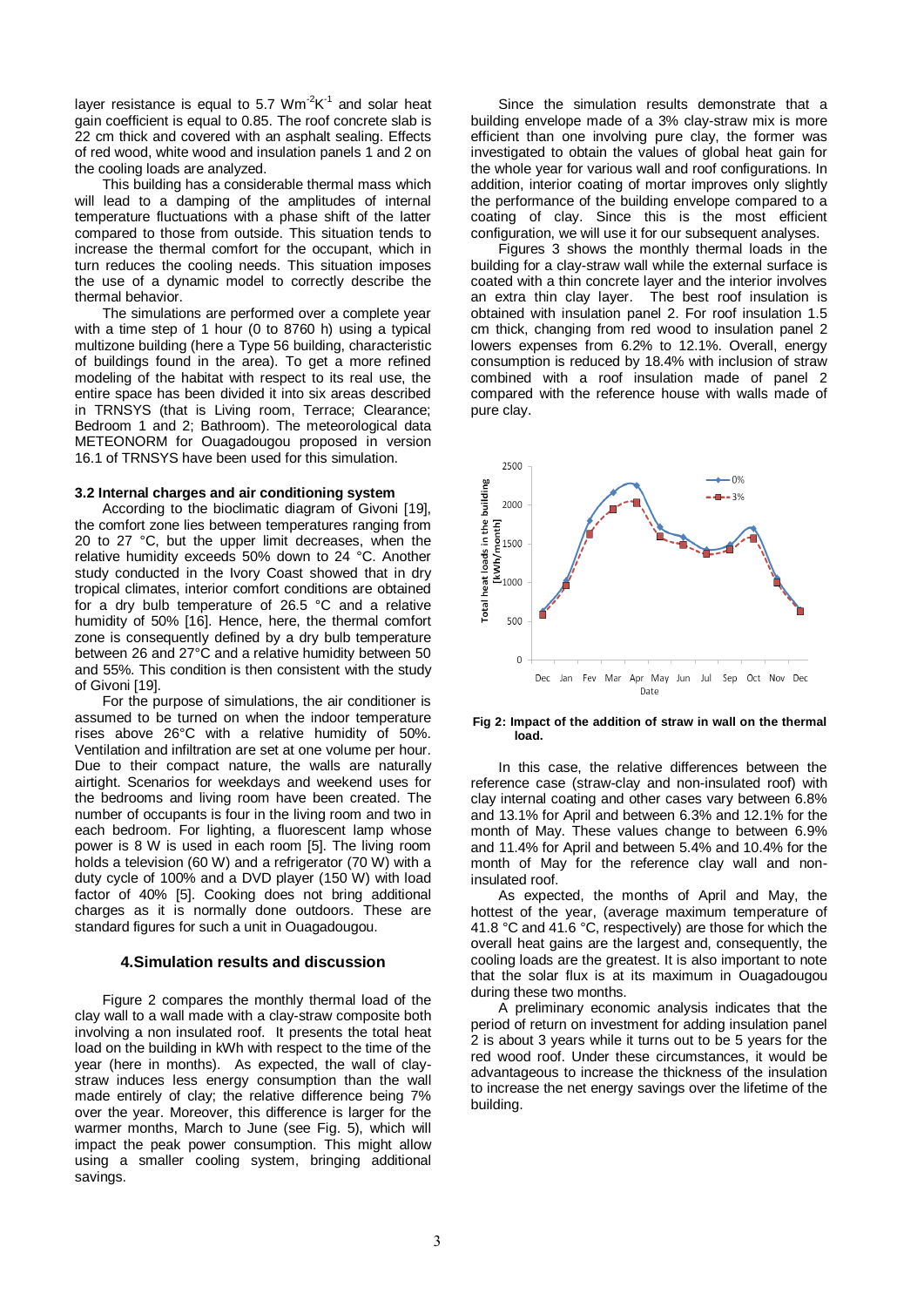

**Fig.3 : Clay-straw wall , mortar external coating, clay internal coating**

## **5. Conclusion**

This paper presents a study aimed at estimating the influence of local materials used for roof insulation on cooling loads of a typical clay-straw house. At first, the thermophysical properties (conductivity, thermal effusivity, density) of these materials were determined using a hot plate method with an analysis of thermograms in steady and unsteady regimes. The results obtained, while not directly comparable, are in the same range as those reported in the literature.

In the second part of this work, TRNSYS simulations indicated that the clay-straw wall consumes an average 7% less energy than the standard clay wall on an annual basis. Then, the study highlights the influence of roof insulation on cooling loads. It has been shown that insulation only 1.5 cm thick can provide savings of up to 6.2% (red wood) to 12.1% (panel 2) on cooling loads. Finally, it indicates that differences in cooling loads due to the use of an interior clay coating in comparison with the concrete coating is negligible (0.24% on average). It has also been noted that the economic efficiency of insulation

#### **References**

- [1] DGE, Direction Générale de l'Énergie Audit Énergétique, et Stratégie Énergétique Domestiques (SED), Ministère de l'Énergie et des Mines du Burkina Faso, 2003.
- [2] IPCC, Intergovernmental panel on climate change: climate change 2007: the physical science basis summary for policymakers, Solomon et al. eds, 2007
- [3] Baumert, K. Selman, M. Data note: Heating and cooling degree days. In Climate analysis indicators tool (CAIT), World Resources Institute, Washington, DC, 2003
- [4] Institut de l'Énergie et de l'Environnement de la Francophonie (IEP), Les systèmes de ventilation et de climatisation, Fiches Techniques PRISME, 2001
- [5] Institut de l'Énergie et de l'Environnement de la Francophonie (IEPF), Efficacité énergétique de la climatisation en région tropicale, Tome 1 Conception des nouveaux bâtiments, PRISME, 2002

made from local materials is good, while further optimization should be explored. Researches are ongoing to determine the ideal clay-straw mix to minimize the cooling loads as an additional method to improve the overall insulation.

# **6. Future work**

This research did not attempt to optimize the insulation thickness as other studies did [20-24]. This will now be considered as a natural extension of this work.

However, other avenues, potentially more promising, for reducing thermal loads need to be explored before. For example, using a white coating on the roof [25-26], or adding an air gap in walls and roof [23], using night ventilation [27] as well as improving thermal insulation of windows could be more cost effective.

In addition, in hot climates, there is the possibility of over-insulating a building, which traps the internal heat and accordingly, increases the cooling loads [28].

As a consequence, the optimization of the roof insulation will have to await the results of future studies on these approaches, since it must be part of an integrated analysis.

#### **Acknowledgements**

The first author (DT) wishes to thank Jean-Hugues Thomassin for the insulating panels which he oversaw the formulation and design of and his willingness to send them to Burkina Faso for their characterization in LPCE. The first author would also like to thank Frédéric Kuznik from Centre de Thermique de Lyon (CETHIL) for the license and the guidance offered on TRNSYS. The authors would finally like to thank the partners of the Industrial Research Chair in Energy Technologies and Energy Efficiency and the Natural Sciences and Engineering Council for funding the research group.

- [6] Ouédraogo et al Modelling of a bioclimatic roof using natural ventilation, International Scientific Journal for Alternative Energy and Ecology 2008; 6: 106-110
- [7] Jubran, BA, Habali, SM, Hamdam, MAS, Zaid, AIO. Some mechanical and thermal properties of clay bricks for the Jordan valley, Material and Structures/Matériaux et constructions 1998; 21: 364- 369
- [8] Binici, H, Aksogan, O, Shah, T Investigation of fibre reinforced mud brick as a building material, Construction and Building material 2005; 19: 313- 318
- [9] Binici, H, Aksogan, O, Nuri Bodur, M, Akca, E, Kapur, S. Thermal isolation and mechanical properties of fibre reinforced mud bricks as wall materials, Construction and Building Materials 2007; 21: 901–906
- [10] Jannot, Y, Zoubir, A, Kanmogne, A. Transient hot plate method with two temperature measurements for thermal characterization of metals, Meas. Sci. Technol. 2006; 17 : 69–74
- [11] Toguyeni, DYK, Coulibalya, O, Ouedraogo, A, Koulidiati, J, Dutil, Y, Rousse, D. Study of the